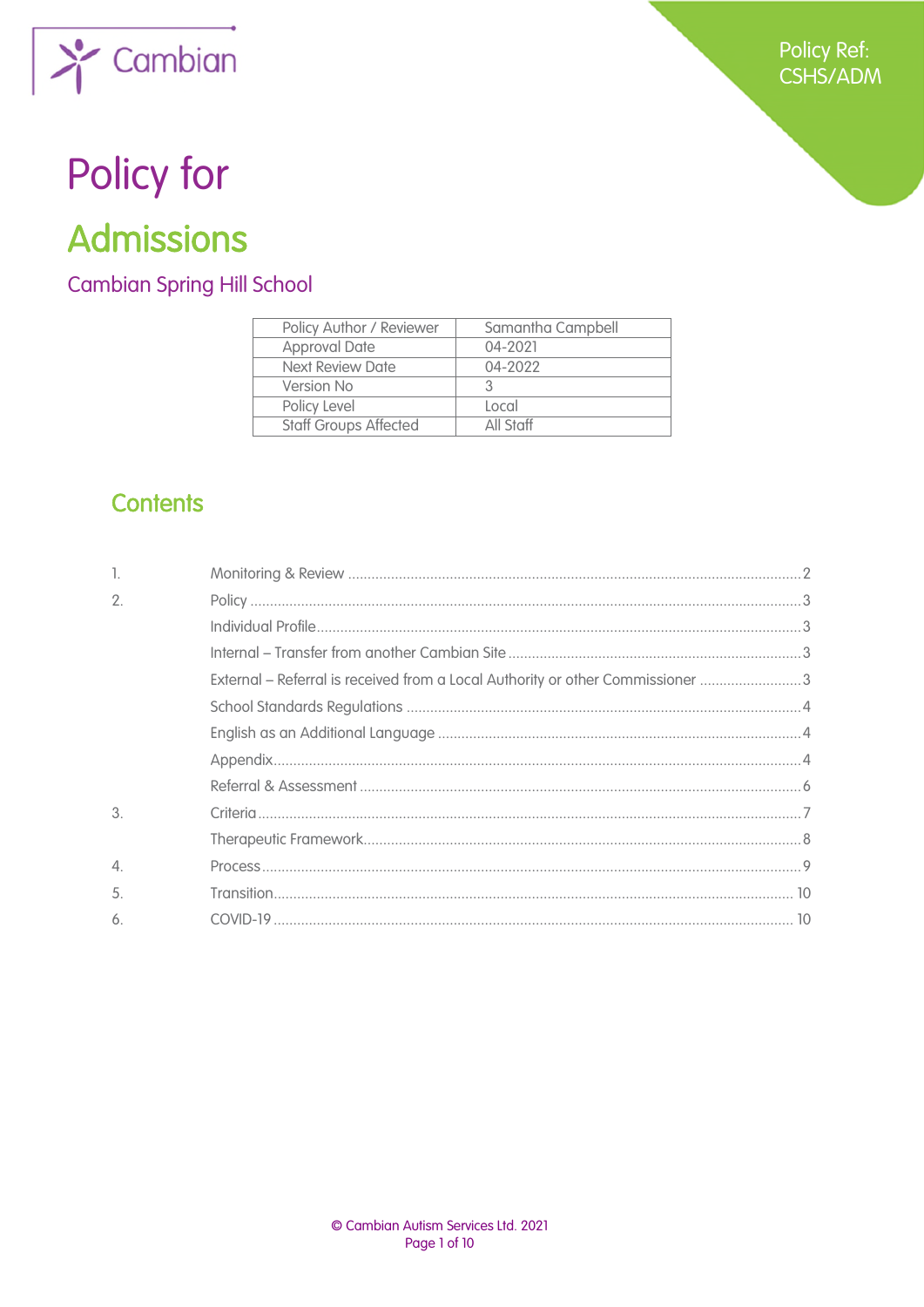

#### <span id="page-1-0"></span>1. Monitoring & Review

The Policy Author will undertake a formal review of this policy for the purpose of monitoring and of the efficiency with which the related duties have been discharged, by no later one year from the date of approval shown above, or earlier if significant changes to the systems and arrangements take place, or if legislation, regulatory requirements or best practice guidelines so require.

This policy will be subject to continuous monitoring, refinement, and audit by the Principal. The policy reflects COVID-19 arrangements.

#### Legal Status

Complies with Part 6, Paragraph 24 (3) (a) of The Education (Independent School Standards Compliance Record) (England) (Amendment) Regulations

#### Applies To:

- The whole school inclusive of activities outside of the normal school hours;
- All staff (teaching and support staff), the proprietor and volunteers working in the school.

#### Other Relevant Documents

Equality and Diversity Policy Special Educational Needs and Disability Act (SENDA) Attendance Policy Inclusion Policy

#### **Availability**

This policy is made available to parents, guardians, carers, staff, and pupils from the school office and website.

Signed:

Samantha Campbell Principal April 2020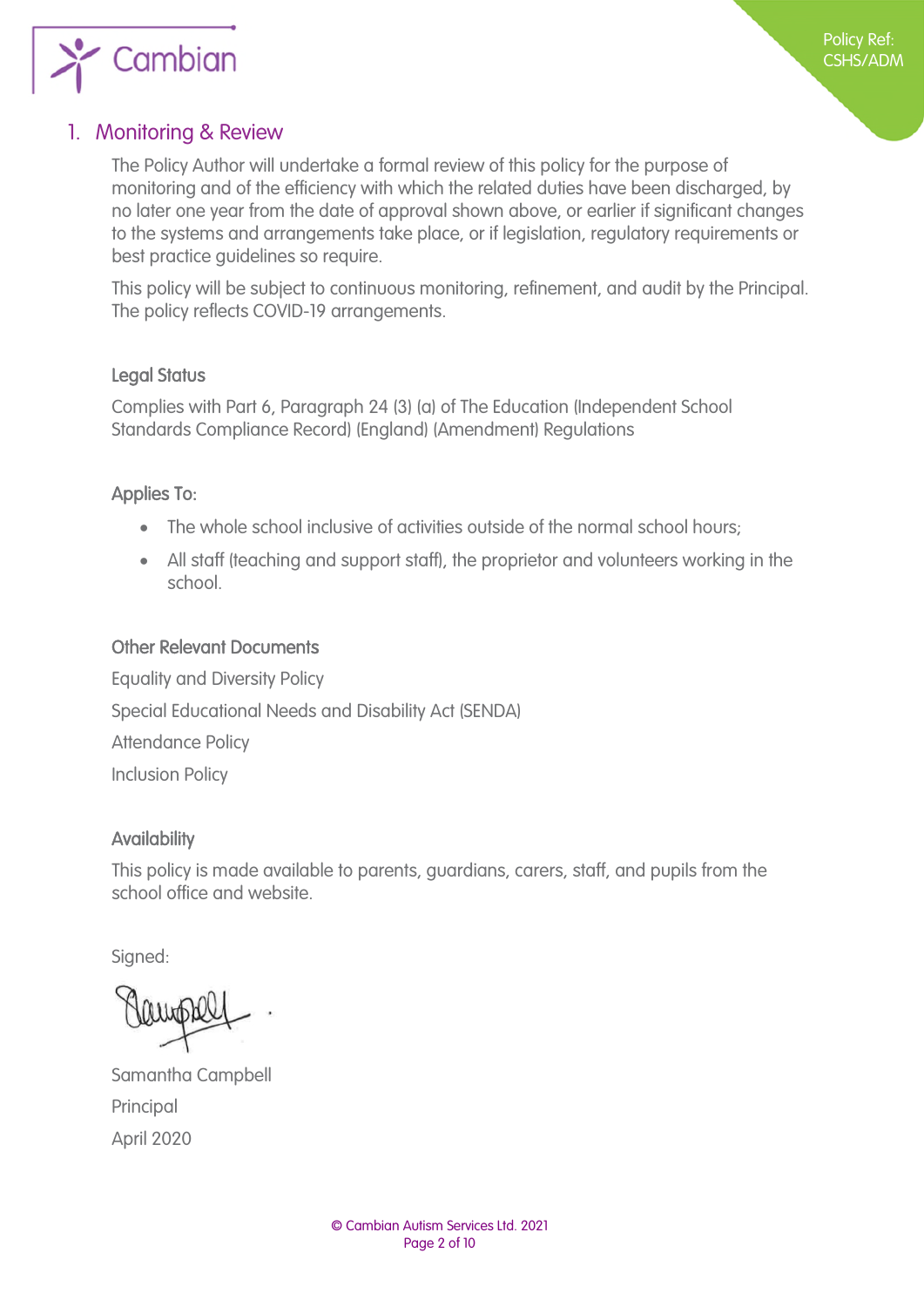

#### <span id="page-2-1"></span>2. Policy

<span id="page-2-0"></span>At Cambian Spring Hill School we are registered to care for and educate children from the ages of 8 to 19, covering Key Stages 1 - 5. No child/young person is refused entry on the grounds of race, ethnicity, gender, religion or sexual orientation. We require confirmation of the date of birth of a child.

Policy Ref: CSHS/ADM

#### <span id="page-2-2"></span>Individual Profile

Our school provides for children and young people with a primary diagnosis of ASD and comorbidities, which may include mental health, ADHD, ADD, and other difficulties. Most of our children are referred to us and funded through the local authorities.

All of our children and young people (CYP) have an Education Health Care Plan (EHCP). Pupils enter our school via two routes: internally via our own care homes or externally via direct approach from Local Authorities or commissioners

#### <span id="page-2-3"></span>Internal – Transfer from another Cambian Site

Integral to the placement of a child in a Cambian Children's home is the provision of education. It is incumbent on us to ensure that the educational placement, in being fit for purpose, is bespoke to the unique needs of the child/young person. The decision regarding entry to our school is as a result of due diligence processes and of a multidisciplinary discussion whereby transition and placement plans are agreed. Fundamental to this process is the quality of communication from the time when the Commissioning Manager makes the initial contact with the care and education colleagues' right through to the child/young person being admitted on to the school roll. High quality communication and transparency between the school and the children's home is essential to this process.

#### <span id="page-2-4"></span>External – Referral is received from a Local Authority or other Commissioner

In line with the Special Education Needs Code of Practice 2014, a multi-disciplinary decision is reached whereby the child/young person visits the school; this is often with parents/carers and a Social Worker. If is it agreed that the school is, in principle, the most appropriate educational and care setting for the child/young person then a transition plan is implemented once funding is agreed. Parents/carers will also be asked to provide the school with any further information that they feel will enable us to provide their child with the best possible education. If agreed, a place is offered based on availability and in accordance with statutory legislation. In 2010, much of the Disability and Discrimination Act was replaced by duties in the Equality Act 2010 with further amendments implemented in 2011. The Department for Education (DfE) consulted on further changes to schools' duties, which came into force in September 2012. Cambian Spring Hill School has a dedicated Pathways Coordinator; she works productively with all parties to ensure queries and concerns are positively managed in a timely fashion and decisions comply with statutory expectations. Decision are only made upon receipt of all relevant information. An offer of admission will not be made until all relevant and up-to-date information has been scrutinised by members of the education, care and clinical teams. This is because it is essential to ensure that Spring Hill can meet need in terms of EHCP outcomes and can appropriately safeguarding the individual.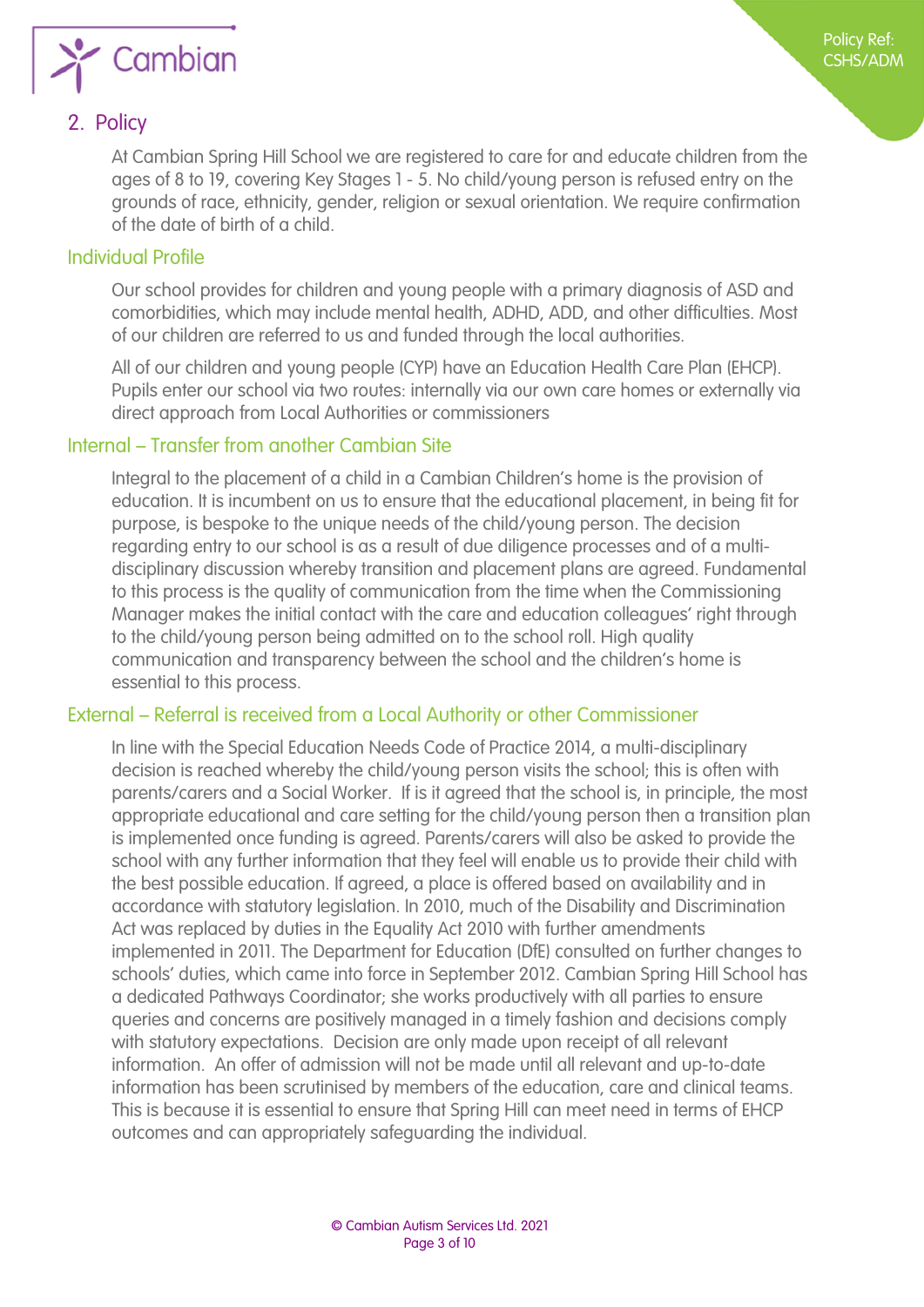

#### <span id="page-3-1"></span>School Standards Regulations

<span id="page-3-0"></span>We tailor accredited pathways up to and including GCSE's, Level 1 and Level 2, BTEC's and Princes' Trust and can deliver some 'A' levels if required. We will work in partnership with the Local Authority to ensure that relevant reviews, including the annual review and PEP's for Looked After Children, are carried out as required by regulation and best practice. The school will make reasonable adjustments to meet need to ensure statutory compliance.

#### <span id="page-3-2"></span>English as an Additional Language

Our school will make provision for children and young people (CYP) who have English as an additional language, (EAL) in the assessment procedure. We do not regard children (CYP) as having a 'learning difficulty' solely because the 'language or medium of communication of the home is different from the language in which he or she is or will be taught' (Education Act 1996, Section 312(1), (2) and (3). However, pupils for whom English is an additional language (EAL) will be provided with appropriate support provided they meet our School Academic criteria. They will be assessed to gauge the support that may be needed in order to ensure equal access to the curriculum along with all other aspects of life at our school. Our school has a policy and procedures for students requiring English as an Additional Language (EAL).

#### <span id="page-3-3"></span>Appendix

It should be recognised that the child/young person may be ambivalent, at best, about the school and that because of this they may well not take in all the information given – to this end, further information will need to be offered at a later date. Our MDT can support this process by designing bespoke Social Stories and providing photographs of the schools and care environment, if appropriate. We expect the child/young person to have visit at least once before starting a placement and for those transitioning into a residential placement, this process make take longer, depending on the set of particular circumstances.

A child/young person may be referred to Cambian Group at any time during the academic year in one of two ways:

#### Via Cambian Group

Via a local authority - as much information as possible will be sought at the point of referral to inform assessment as to whether the referral is appropriate and as to whether the school/care setting is able to meet the needs of the individual. Information sought should include:

- full name;
- age and date of birth;
- gender;
- **•** ethnic background, cultural needs, religious needs/persuasion;
- current health and medication needs and history;
- current year group, in school;
- educational history, needs, current provision, support and additional interventions received, clinical reports and a copy of the most recent EHCP;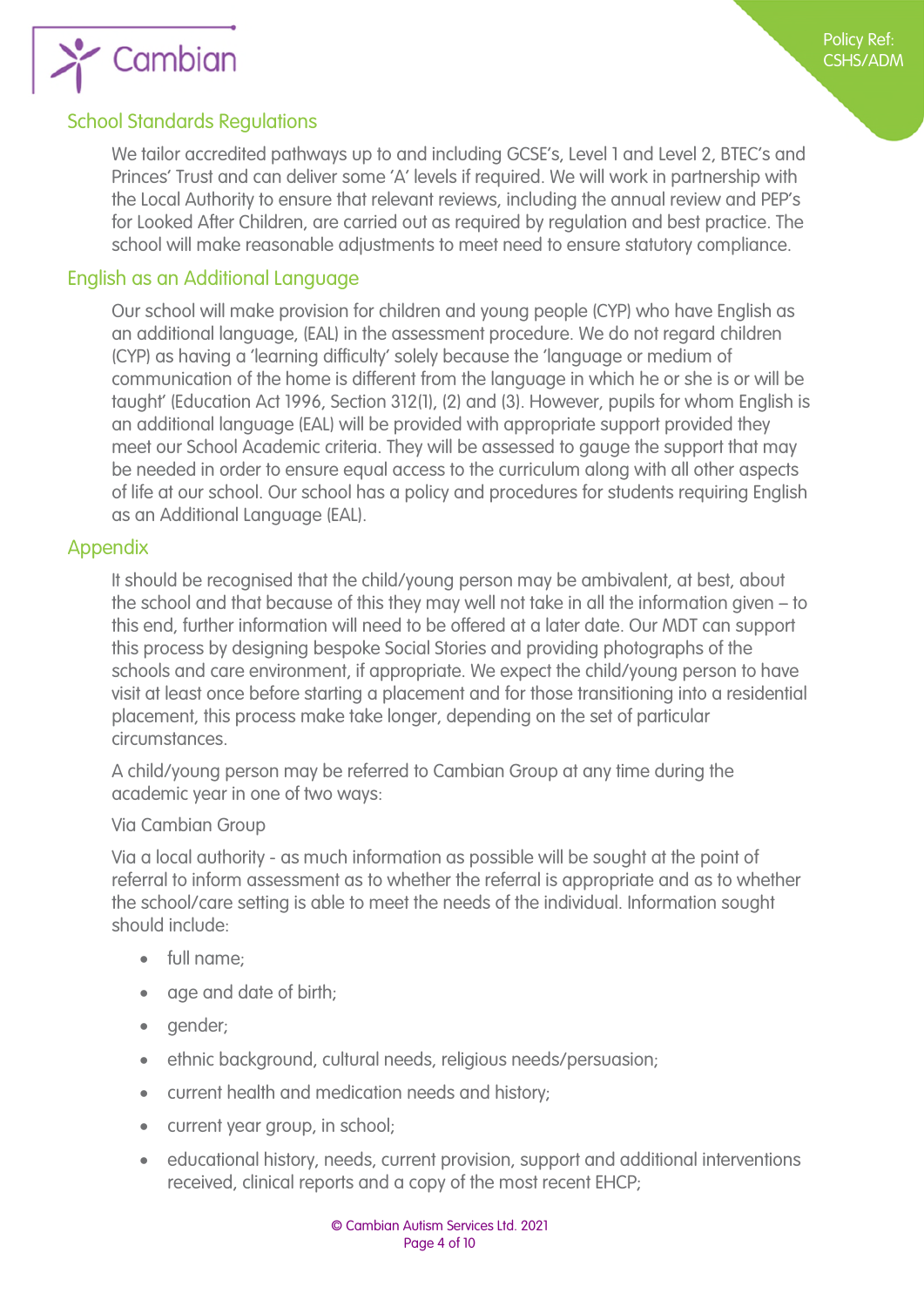

- risk issues (e.g. absconding, false allegations), level of supervision required, information regarding history of self-harm/suicide, history of volatile and aggressive behaviour, child protection issues, risks presented by third parties;
- expectations and requirements sought by the placing authority to meet the young person's needs;

Policy Ref: CSHS/ADM

- the name, address and telephone number of the young person's case accountable social worker (if applicable);
- the young person's legal status;
- the young person's and their family's social history;
- any special issues e.g., restriction of contact, child protection and criminal history (if any) and whether any existing criminal proceeding are outstanding.

The information provided will assist the Principal in her assessment as to whether a school/care placement is viable and appropriate. The Principal will consider whether the school has sufficient staffing in terms of safe and appropriate care and management of need and assess the potential impact that the admission may have on existing group dynamics. Should a referral be accepted for admission, the school will notify the relevant commissioner as soon as practically possible in order that the appropriate contract arrangements can be administered with the relevant placing authority. Prior to the onset of any new placement, comprehensive discussions are undertaken to inform all parties of information relating to care and education routines and expectations. Parents/carers and Social Workers will receive a pre-admissions pack of information and sign a number of permissions documents in relation to aspects such as external visits, mediation and photographs, for example. Discussions in relation to the use of restrictive physical intervention (RPI) are undertaken as a last resort and only ever implemented to keep the young person and staff safe. Staff never administer as a punitive measure.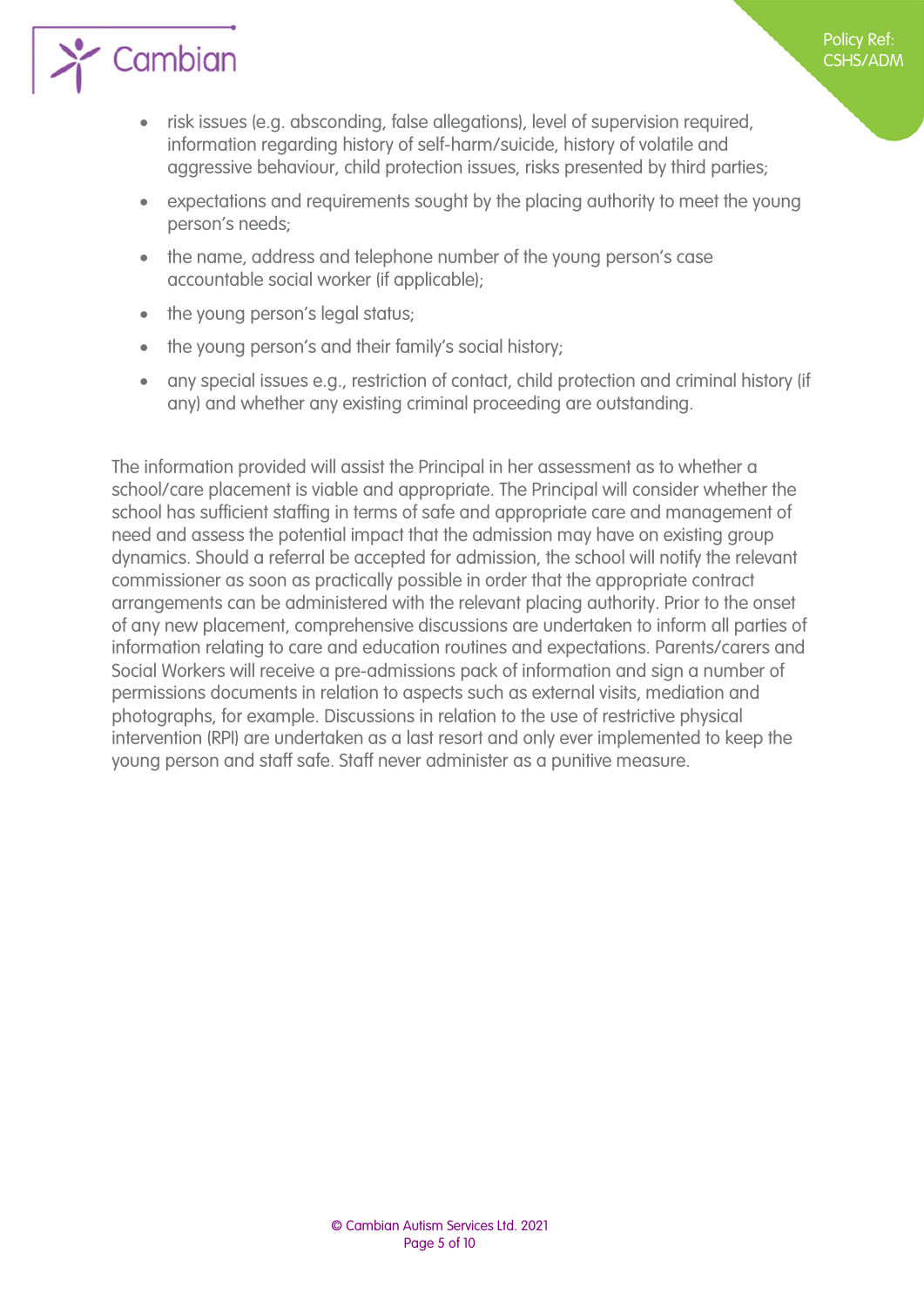

#### Referral & Assessment

Upon receipt of a referral and associated documentation, the Senior Leadership Team (SLT) scrutinises agrees that the young person could meet the admission criteria, arrangements will be made with the LA and/or Social Worker to co-ordinate an initial assessment visit. Such visits are likely to include:

A visit to the home – family or care-setting and/or A visit to the current school/education setting

<span id="page-5-1"></span><span id="page-5-0"></span>Note: the undertaking of an initial assessment does not guarantee the automatic offer of a place.

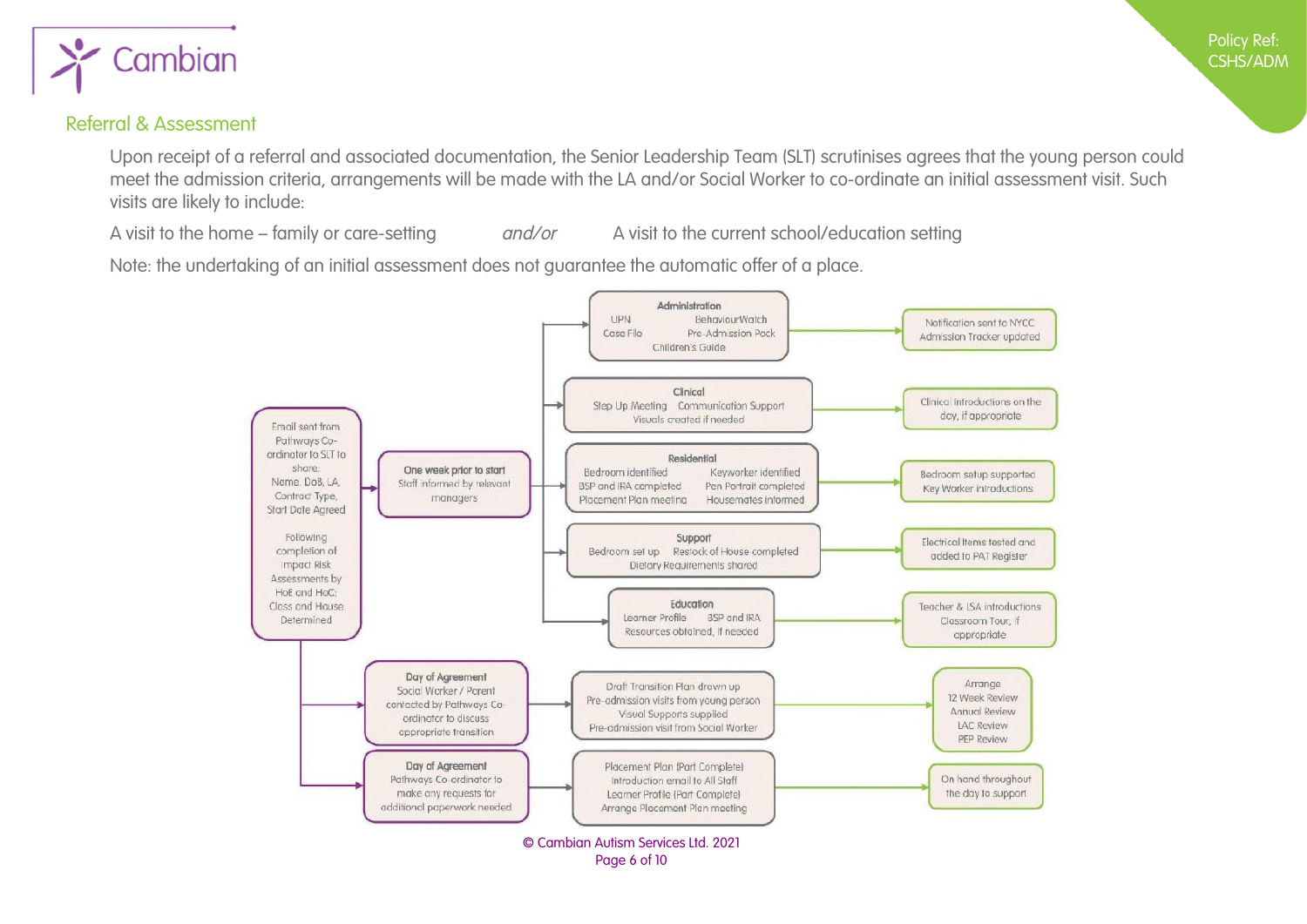

Policy Ref: CSHS/ADM

#### <span id="page-6-1"></span>3. Criteria

<span id="page-6-0"></span>Each application is assessed on a case-by-case basis; we take account of the unique needs of the individual child/young person and consider whether Cambian Spring Hill School would be the most suitable provision for the individual. As identified above, children and young people (CYP) are admitted on consideration of documentation including but not limited to: EHCP documentation, reports from key education, care and health professionals, previous school reports etc.

Assessments and observations are undertaken at Cambian Spring Hill School and in the current academic and home setting and interviews with parent/carers, if appropriate, and other key professionals; these form a fundamental part of the admissions process and, in their own right, do not constitute a formal offer of placement.

During the initial stage of the assessment process, the following factors will be considered to further inform whether Cambian Spring Hill School is suitable for CYP and whether their admission would be incompatible with the efficient education of other learners. SLT take into consideration:

- a primary diagnosis of Asperger's Syndrome, high-functioning autism, Autism Spectrum Disorder/Condition, specific communication and language disorder, social interaction difficulties
- ADHD, PDA, Mental Health disorders (Levels 1 3), associated SEMH and SpLD as a co-morbid diagnosis only and not as primary diagnosis or main need, unless assessment identifies need could be met – this decision is made at the discretion of the Principal
- the young person is socially and academically compatible with the existing student cohort where there is a vacancy; admission of any new starters must not be detrimental to the needs of existing cohort – no child/young person should compromise the opportunities of others within the school or residential setting, as appropriate
- the child/young person is compatible to our small and compact learning environment where everyone is in close proximity to each other: some additional diagnoses may require the child/young person has access to additional space (e.g. their own teaching room) which we may not be able to provide for without additional resource
- for children and young people with a physical disability, accessible places in the school and in the residential home are available or whether it would be possible to make reasonable adjustments within the meaning of the Equality Act 2010
- if there is a secondary diagnosis, including but not limited to Down's syndrome, visual Impairment, hearing Impairment, mental health needs and genetic disorders whether these needs can also be met within the school and the residential home
- whether medical needs can be accommodated within current staffing arrangements; medical needs requiring on site nursing care cannot usually be accommodated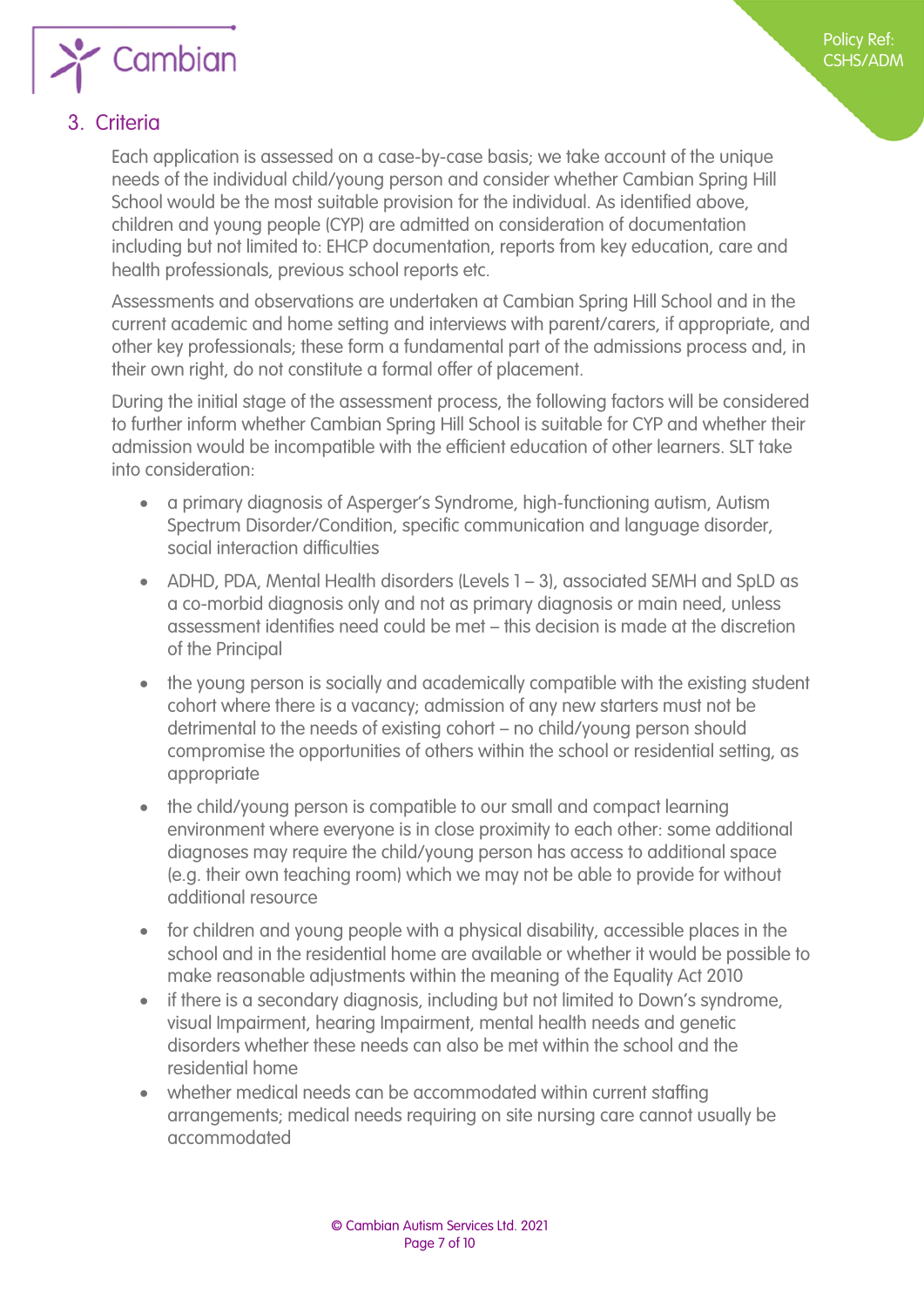Policy Ref: CSHS/ADM

- all CYP should have current up-to-date paperwork or reports and should be the subject of a full EHCP (current and up-to-date) or undergoing statutory assessment
- students can be offered a place and start at any time during the year if there is a vacancy available

Following the assessment visit(s), a decision of whether to offer a placement or not will be made by the SLT; Cambian Commissioning Managers will liaise directly with referring parties to appraise them of the outcome. Assessments will vary in length depending on the needs of each child/young person and the range of information initially supplied; follow up assessment visits, 'phone calls and/or requests for further information or reports may be required.

Should Cambian Spring Hill School decide that they are able to meet need, representatives from Local Authorities and/or Children's Social Care are strongly encouraged to visit the school and, if appropriate, the Residential Home, prior to formal offer. The expectation is that at least one visit from the parents/carers (if appropriate) and child/young person is undertaken. We are looking to gain an understanding for how the child or young person reacts to the environment. Vacancies are matched to need. The Principal and SLT will seek to ensure there are compatibility of age, social ability, communication style and gender if applicable. Cambian Spring Hill School's SLT should be satisfied that the child/young person feels comfortable in the environment and that all needs can be met. Occasionally the placement may not be suitable if a CYP does not have an appropriate peer group or the dynamics of our open campus present with potential health and safety risks or risk-taking behaviours that cannot easily be managed, e.g. frequent absconding off-site, fire-setting etc.

Cambian Spring Hill School cannot meet the needs of children or young people who:

- demonstrate social, emotional and mental health difficulties (SEMH) that are not a co-morbid condition with ASD
- suffer from severe and chronic psychological symptoms as a consequence of sexual trauma or display significant sexualised behaviours
- engage in significantly harmful and/or self-injurious behaviours
- <span id="page-7-0"></span>• present with profound and multiple learning disabilities background

#### Therapeutic Framework

 $\sum$  Cambian

At Cambian Spring Hill School we utilise STEP: the Cambian Therapeutic Framework to

underpin our provision. This means we support children and young people (CYP) through a 3-stage journey of stabilisation, strengthening and transition.

STEP means we offer a sensory supporting, totally inclusive environment underpinned by standards that support the development of insight, confidence, independence and enable a CYPs positive personal progression.

Our goals for the pre-admission stage are:

- Discussion within our multidisciplinary team about our suitability to meet needs
- Supporting the CYP themselves and our staff team to be ready for the admission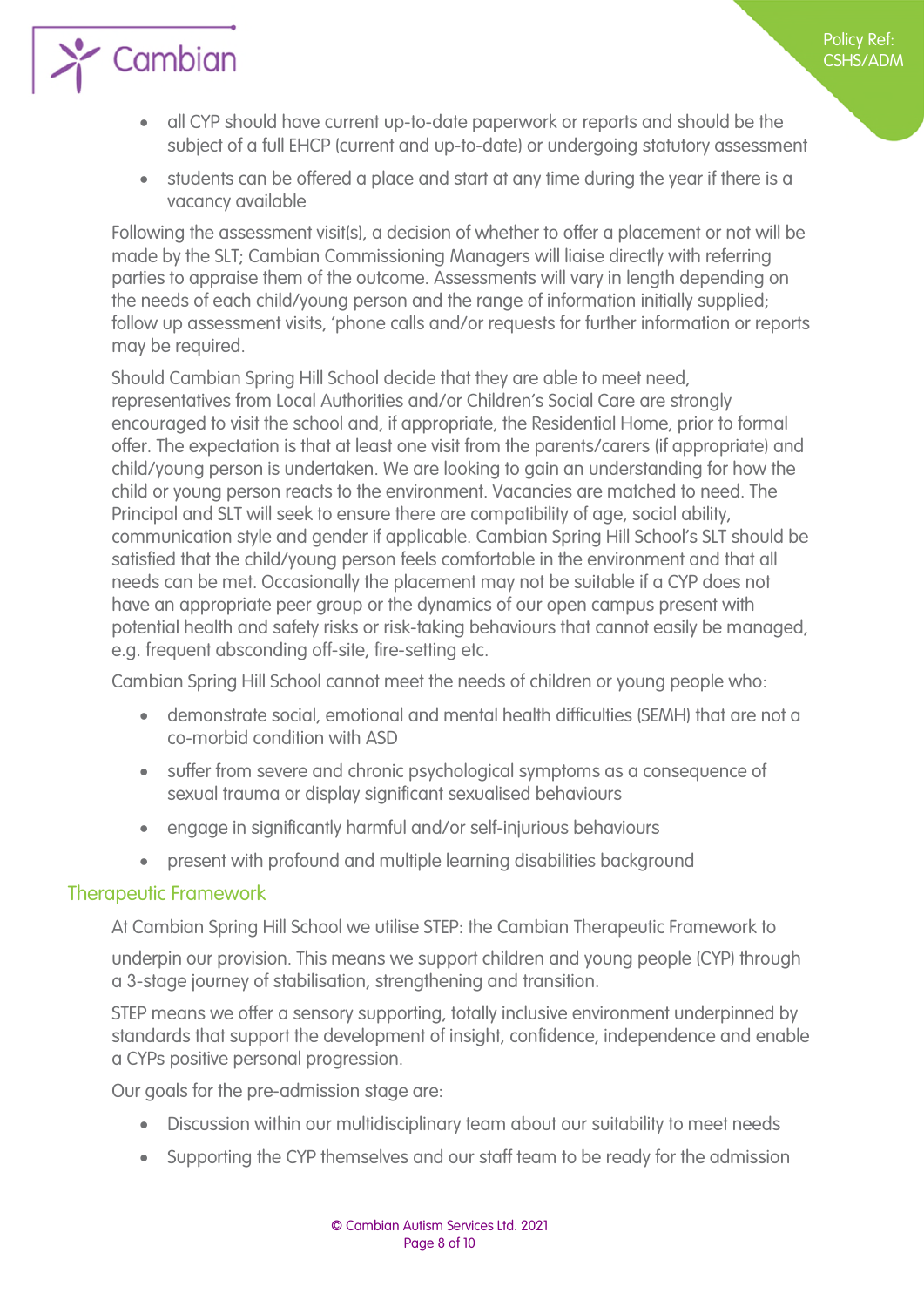

#### 4. Process

#### <span id="page-8-0"></span>Parents/carers and/or professionals are welcome to arrange a visit to Cambian Spring Hill School prior to a referral being made or during the referral/assessment process.

Typically, a preliminary visit will include a tour of the School and Residential Home (if appropriate), introduction to key staff and discussion regarding the school policies and curriculum. Visitors will have the opportunity to ask any questions they may have. If appropriate, the visit will include a tour of the residential home by the Head of Care, where any additional matters can be discussed within the residential environment. An assessment visit will also be arranged to observe/meet the child in their current educational/residential setting and gather information from parents/carers/professionals involved. If, following these visits and further assessment visits or paperwork review where necessary, all concerned are agreed that the child or young person's needs can be met at Cambian Spring Hill School, and that the CYP and parent/carers are committed to the placement, a formal placement offer will be made to the local authority via Cambian's commissioning team.

If funding is agreed by the local authority for placement at CSHS a transition plan will be agreed. The nature and length of transition will vary from child to child depending on their needs. Prior to a residential placement commencing a placement planning meeting will take place, chaired by the Head of Care and attended by all relevant professionals and family members. A SHS placement plan will be drawn up and the placing LA will also create their own plan which will be shared with SHS. The CYP will then begin a 12-week assessment period, during which there will be regular communication between all involved and towards the end of which a meeting will be convened to propose permanency of the place or discuss concerns.

How we welcome our new residents is extremely important to us; we aim for it to be as positive as possible for the young person and their family

It may be the first time away from home for some or a new placement may have been felt appropriate due to certain situations beyond the control of the young person. Whatever the reason, coming to Cambian Spring Hill School may be a traumatic time for each child and young person and all staff must make themselves familiar with the needs, dislikes, interests etc. in order to begin to develop a relationship with the new resident.

The Registered Manager will make available detailed notes and information on each resident to assist in this process.

Each new resident will be assigned a key worker who will, within an appropriate timescale, work through the induction process. This will ensure that the young person has a knowledge of fire safety, who to contact if ill, upset, concerned etc. and who he can complain to if required. This will also be a time to begin to understand some of the rules and boundaries in place which help to make Cambian Spring Hill School a calm, peaceful environment in which to live and learn.

Depending upon the abilities and level of understanding of each new resident, they will be introduced and integrated into the dynamics of the other young person's resident at the earliest opportunity.